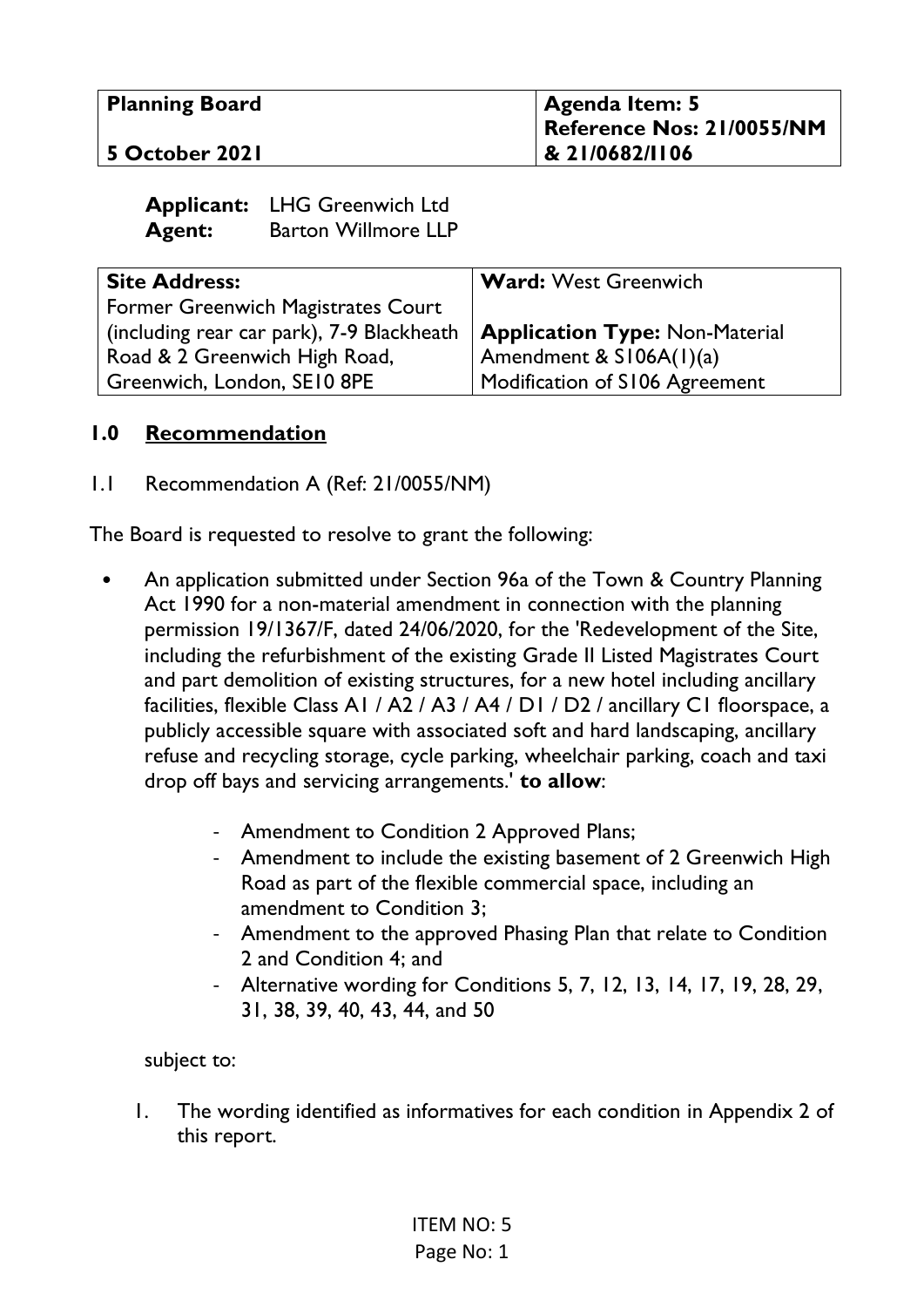1.2 Recommendation B (Ref: 21/0682/i106)

It is recommended that the Board grant the request to modify the s106 Agreement for:

• Planning permission reference 19/1367/F (dated 24 June 2020) under Section 106A(1)(a) of the Town and Country Planning Act 1990 (as amended) to change the payment of the Employment and Training Contribution - Greenwich Local Labour and Business (GLLaB) from a single payment to multiple payments relating to the phasing of the development.

subject to:

- i) The prior completion of a Deed of Variation to the Section 106 Legal Agreement dated 24<sup>th</sup> June 2020.
- 1.3 To authorise the Assistant Director of Planning & Building Control to:
	- a. finalise the detailed terms of the planning obligations pursuant to the deed of variation s106 legal agreement, as set out in this report, its addendums and the minutes of this Planning Board meeting.

#### **2.0 Summary**

#### 2.1 Detailed below is a summary of the application:

| The Site                |                                                                    |
|-------------------------|--------------------------------------------------------------------|
| Site Area               | $0.42$ Ha                                                          |
| <b>Heritage Assets</b>  | • Grade II Listed Building (Greenwich<br><b>Magistrates Court)</b> |
|                         | • Ashburnham Triangle Conservation Area                            |
|                         | • Within setting of 2 Burgos Grove                                 |
| Tree Preservation Order | Yes (Conservation Area)                                            |
| <b>Flood Risk Zone</b>  | Zones $2 & 3$                                                      |

| <b>Proposed Building</b> |                          |                             |
|--------------------------|--------------------------|-----------------------------|
| <b>Existing Use(s)</b>   | Existing Use (Classes) / | DI - Magistrates Court      |
|                          | Operator                 |                             |
|                          | Floorspace (sqm)         | 3,178sqm                    |
| <b>Approved Use(s)</b>   | Proposed use(s)          | $CI - Hotel$                |
|                          | (Classes) / Operator     | Flexible Class A1 / A2 /    |
|                          |                          | A3/A4/DI/D2/CI              |
|                          |                          | <b>Ancillary Floorspace</b> |
|                          | Floorspace (sqm)         | 14,997sqm                   |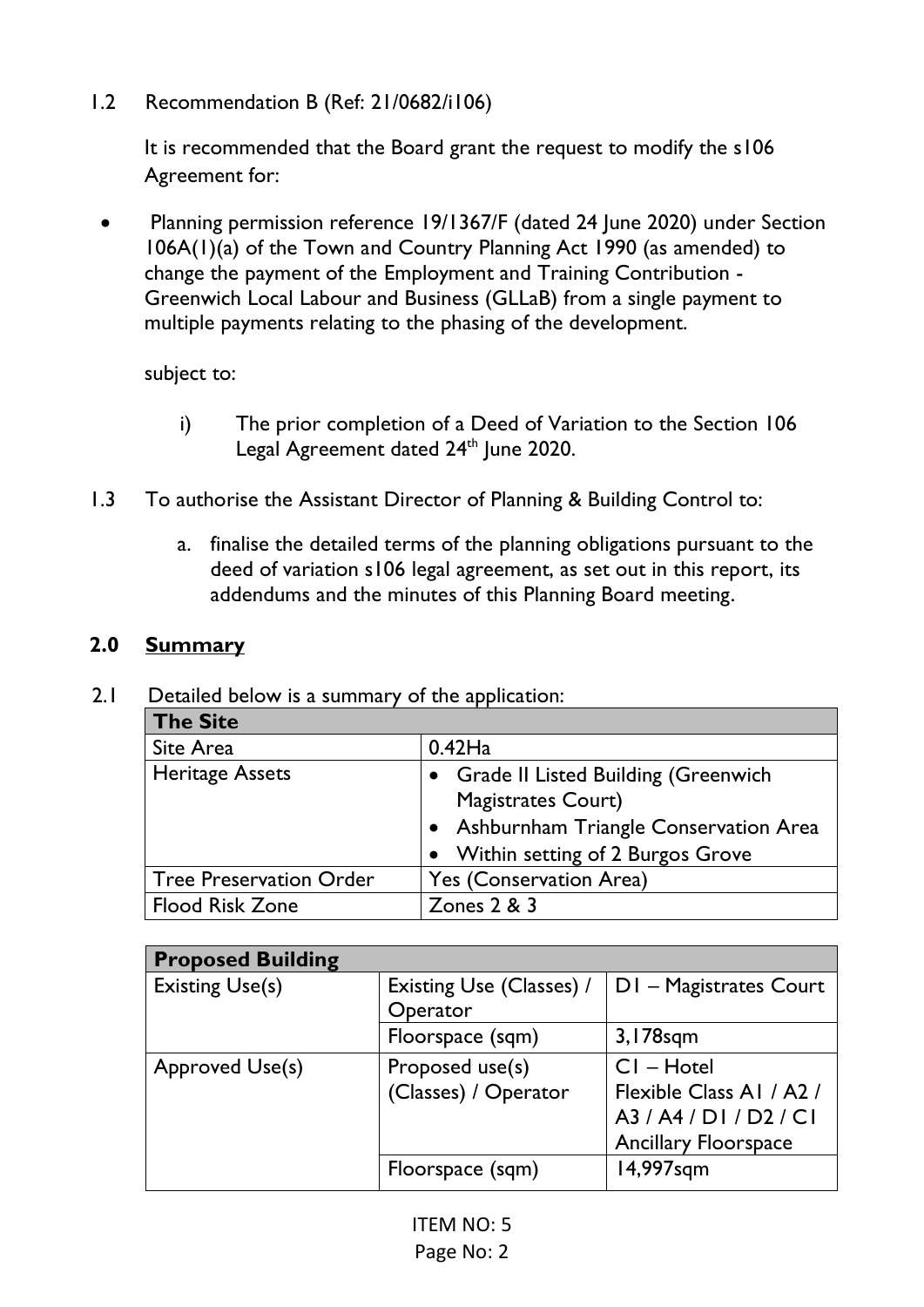| Proposed Use(s) | Proposed use(s)<br>(Classes) / Operator         | $CI - Hotel$<br>Flexible Class A1 / A2 /<br>A3/A4/DI/D2/CI<br><b>Ancillary Floorspace</b> |
|-----------------|-------------------------------------------------|-------------------------------------------------------------------------------------------|
|                 | Floorspace (sqm)                                | 15,206sqm                                                                                 |
| Employment      | <b>Existing Number of</b><br>lobs               | 0 (Vacant)                                                                                |
|                 | Proposed Number of<br>Jobs (Approved<br>Scheme) | 107-157 FTE Jobs.                                                                         |
|                 | Proposed Number of<br>Jobs (Proposed<br>Scheme) | 107-157 FTE Jobs.                                                                         |

| <b>Public Consultation</b> |  |
|----------------------------|--|
| Number in support          |  |
| Number of                  |  |
| objections                 |  |
| Number of                  |  |
| comments                   |  |

2.2 The applications are considered acceptable and are recommended for approval, subject to that set out in Section 1.

### **3.0 Site and surroundings (in detail)**

- 3.1 The subject site is the former Greenwich Magistrates Court, which is located on the eastern corner of the junction of Blackheath Road and Greenwich High Road. The former Magistrates Court building itself is located on the Blackheath Road frontage. The site encompasses an area of approximately 4,190sqm and also contains disused former London School Board buildings to the east of the Magistrates Court building and vehicle parking to the rear.
- 3.2 The Greenwich Magistrate's Court is a grade II listed building and the site is located within the Ashburnham Triangle Conservation Area.
- 3.3 The site's main vehicular access point is on the Greenwich High Road frontage; however, the site also benefits from an access easement shared with Double Tree (the Hilton) hotel, which adjoins to the north-east of the site and provides access to Catherine Grove. The site has excellent access to public transport with a PTAL of 5 – 6, which includes several bus routes and a DLR station within close proximity. Both road frontages are Transport for London Road Network designated roads.

ITEM NO: 5 Page No: 3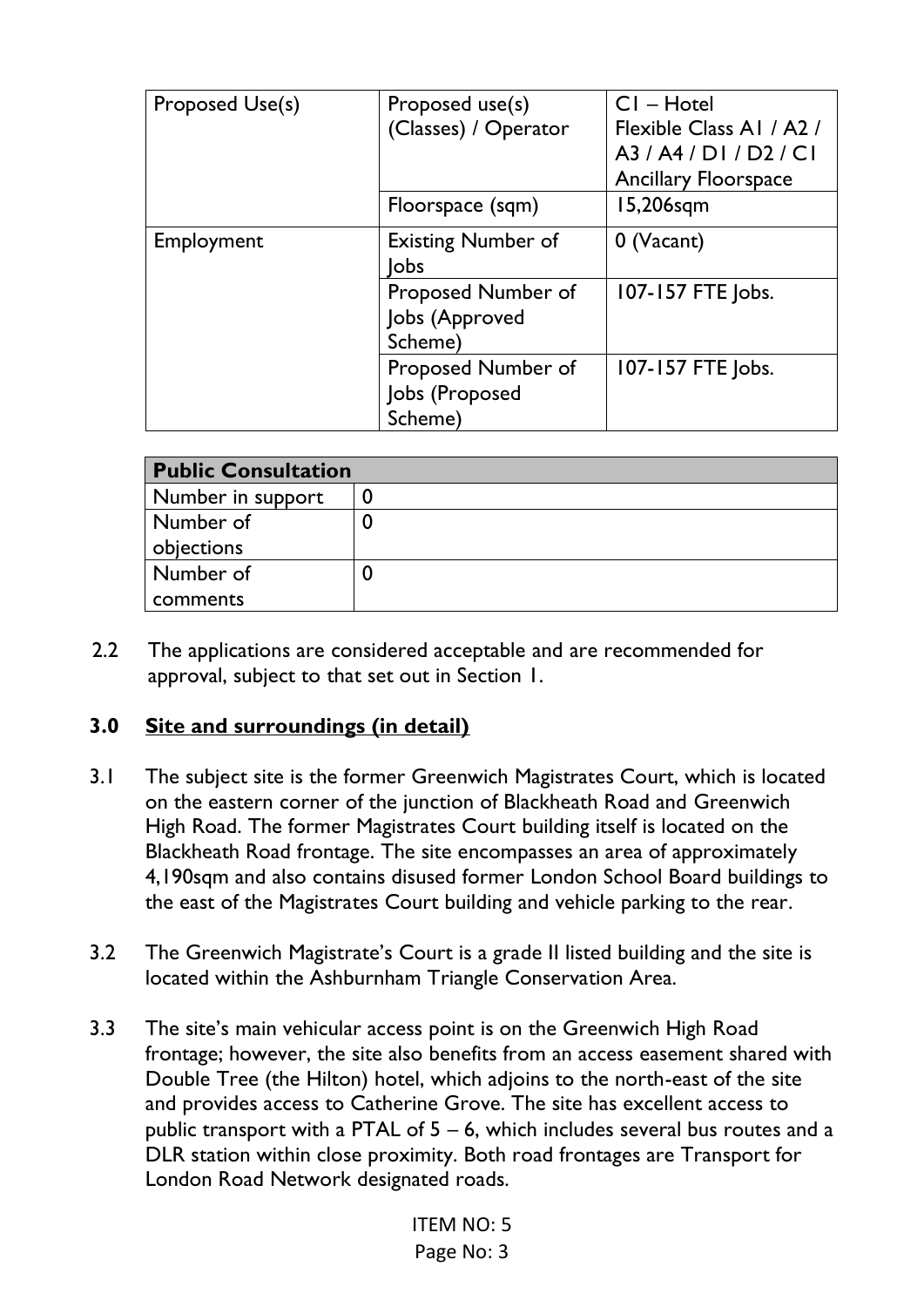- 3.4 The Double Tree hotel, including its car park to the rear, adjoins the site to the north / north-east and consists of a 2-storey podium with a 9-storey tower above and is easily the tallest building within the Ashburnham Triangle Conservation Area. The properties adjoining to the north of the site with frontage to Greenwich High Rd, which were completed within the last 5 years, are 3-storey + roof level terraced residential buildings and are contemporary interpretations of traditional terraced dwellings. Adjoining to the east with frontage to Blackheath Rd are 3-storey plus roof level terraced properties of traditional design with ground level commercial uses with residential above. These buildings are all within the Conservation Area.
- 3.5 Opposite the site to the south across Blackheath Road is the Travel Lodge hotel, which is of contemporary design and is  $5 - 7$  storeys in height. The properties opposite to the west across Greenwich High Rd are 3-storeys in height and consist of a variety of age and design. However, turning the corner towards the DLR station there is a new development, which steps up in height to 7 storeys where adjoining the station.



**Figure 1: Application Site**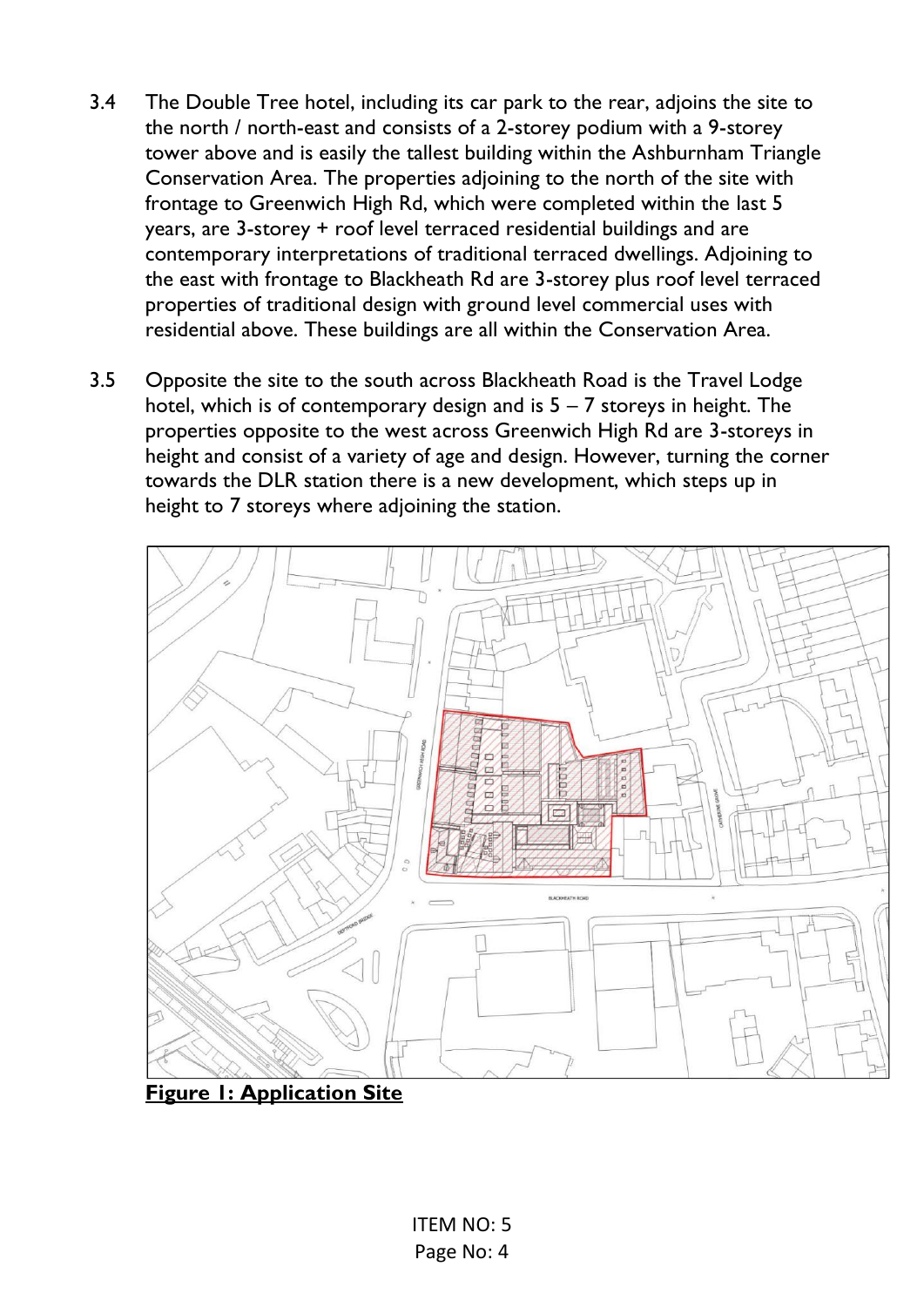# **4.0 Relevant Planning History**

- 4.1 **19/1367/F**  Redevelopment of the Site, including the refurbishment of the existing Grade II Listed Magistrates Court and part demolition of existing structures, for a new hotel including ancillary facilities, flexible Class A1 / A2 / A3 / A4 / D1 / D2 / ancillary C1 floorspace, a publicly accessible square with associated soft and hard landscaping, ancillary refuse and recycling storage, cycle parking, wheelchair parking, coach and taxi drop off bays and servicing arrangements. **Approved**, 17/12/2019.
- 4.2 **19/1495/L** Redevelopment of the Site, including the refurbishment of the existing Grade II Listed Magistrates Court and part demolition of existing structures, for a new hotel including ancillary facilities, flexible Class A1 / A2 / A3 / A4 / D1 / D2 / ancillary C1 floorspace, a publicly accessible square with associated soft and hard landscaping, ancillary refuse and recycling storage, cycle parking, wheelchair parking, coach and taxi drop off bays and servicing arrangements. **Approved**, 17/12/2019.

# **5.0 Proposal**

*Non-Material Amendment (Ref:21/0055/NM)* 

- 5.1 The application seeks a non-material amendment to alter Condition 2 (Approved Drawings) and Condition 4 (Phasing Plan) by updating drawing no. G100 P AL 003 from Rev A to Rev D. The Revision D drawing creates a Phase 0 which relates to the demolition, site preparation, and refurbishment works, proposed to the former school building at no. 2 Greenwich High Road.
- 5.2 The application seeks to include the existing basement of no. 2 Greenwich High Road as part of the flexible commercial use approved under ref: 19/1367/F. This will change the flexible commercial use quantum floorspace from 147 $m^2$  to 285 $m^2$ , and referred to in condition 3 (Quantum of Development).
- 5.3 The application also seeks a non-material amendment to change the wording of the pre-commencement conditions to adjust the trigger points, and an alteration of the wording to recognise the phased nature of the development. The conditions are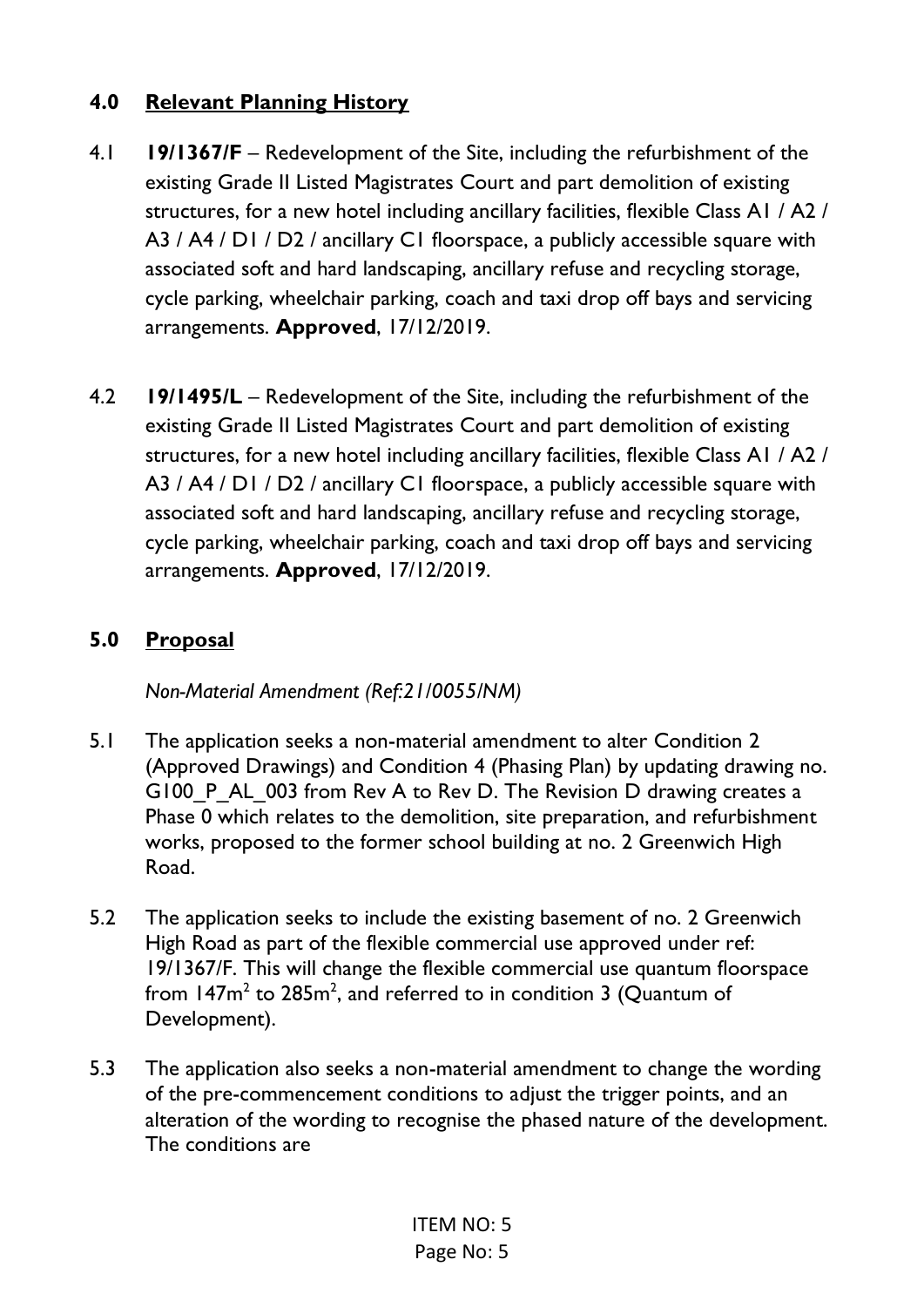Condition 5 (Materials), Condition 7 (Remediation Strategy), Condition 12 (Unexploded Ordnance (UXO), Condition 13 (Asbestos), Condition 14 (Accessibility), Condition 17 (Demolition/Construction Management Plan), Condition 19 (Demolition/Construction Air Quality Impacts; Major Sites), Condition 28 (Accessibility Details), Condition 29 (Construction Logistic Plan), Condition 31 (BREEAM Non-Residential Standards), Condition 38 (Site Waste Management Plan), Condition 39 (Landscaping Details), Condition 40 (Boundary Treatment), Condition 43 (Secured by Design), Condition 44 (Landscape and Ecological Management Plan) and Condition 50 (Lighting Strategy).

- 5.4 The roof of No.2 Greenwich High Road is to be replaced in a style to replicate the appearance of the existing building, resulting in a change to the demolition drawings.
- 5.5 Whilst the proposed wording for relevant amended conditions is set out in Appendix 2 of this report, a full comparison between the approved and proposed wordings is included in Appendix 4.

*S106 Agreement Modification (Ref: 21/0682/I106)* 

- 5.6 In addition to the above, the Applicant has also made an application under S106A of the Town and Country Planning Act 1990 to modify the Legal Agreement associated with the 2019 planning permission (Ref: 19/1367/F).
- 5.7 S106A of The Act allows for the modification and discharge of planning obligations.
- 5.8 The request relates to Schedule 3, Paragraph 1 Employment and Training. The proposed modification to the original Legal Agreement would allow for the payment of the GLLAB contribution to be made in instalments. The amount of each instalment would be based upon the commercial floorspace within each relevant phase, with the payment for each instalment due prior to the implementation of the relevant phase. The formula of £10 per sqm in accordance with RBG's Planning Obligations SPD remains unchanged.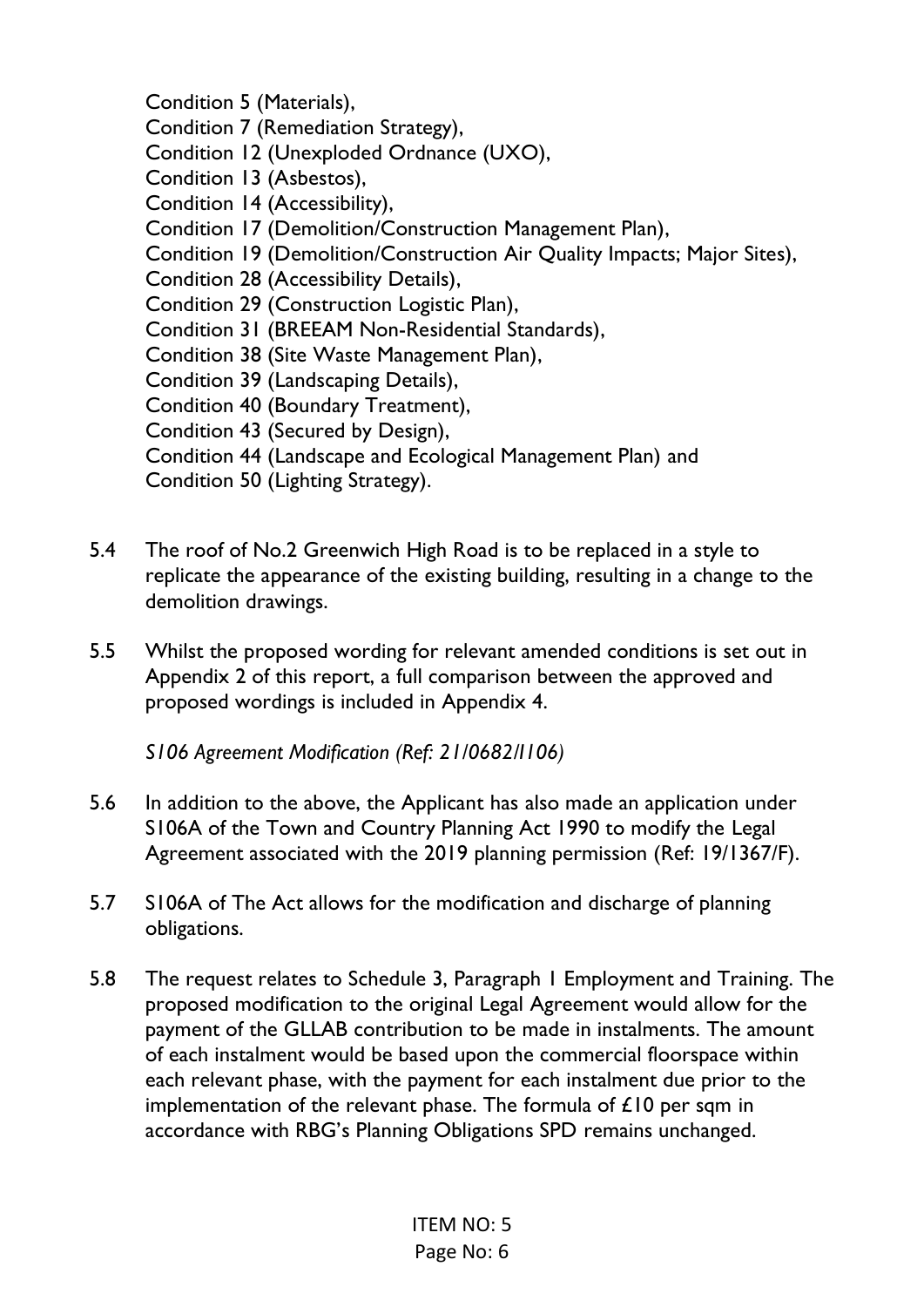# **6.0 Consultation**

- 6.1 As an application to make a non-material amendment is not an application for planning permission, the existing Town and Country Planning (Development Management Procedure) (England) Order 2015 provisions relating to statutory consultation and publicity do not apply.
- 6.2 There is also no statutory requirement for publicity in respect of a S106 modification under S106A(1)(a) of the 1990 Act.
- 6.3 Given the scale and nature of the proposals, no consultation has been undertaken in this instance.

### **7.0 Planning Context**

*Non-Material Amendment (Ref: 21/0055/NM)* 

- 7.1 Section 96A of the Town and Country Planning Act 1990 was brought into force on 1st October 2009 via the commencement of s.190 of the Planning Act 2008. Section 96A allows a non-material amendment to be made to an existing planning permission via an application procedure. No definition is given as to what constitutes a non-material amendment as this will vary on a case-by-case basis.
- 7.2 In making a decision on such an application the Local Planning Authority must have regard to the effect of the change, together with any previous changes made under this section. The Local Planning Authority must be satisfied that the amendment sought is non-material in order to grant an application under section 96A of the Town and Country Planning Act 1990.
- 7.3 The application needs to be considered in the context of a range of national, regional and local planning policies and Supplementary Planning Guidance / Documents.
	- **National Planning Policy Framework (NPPF – 2021)**
	- **The London Plan (March 2021)** Full details of relevant policies refer to Appendix 3.
	- **The Royal Greenwich Local Plan: Core Strategy with Detailed Policies ("Core Strategy" – 2014) -** Full details of relevant policies refer to Appendix 3.
- 7.4 For full details of relevant SPD / Documents refer to Appendix 3.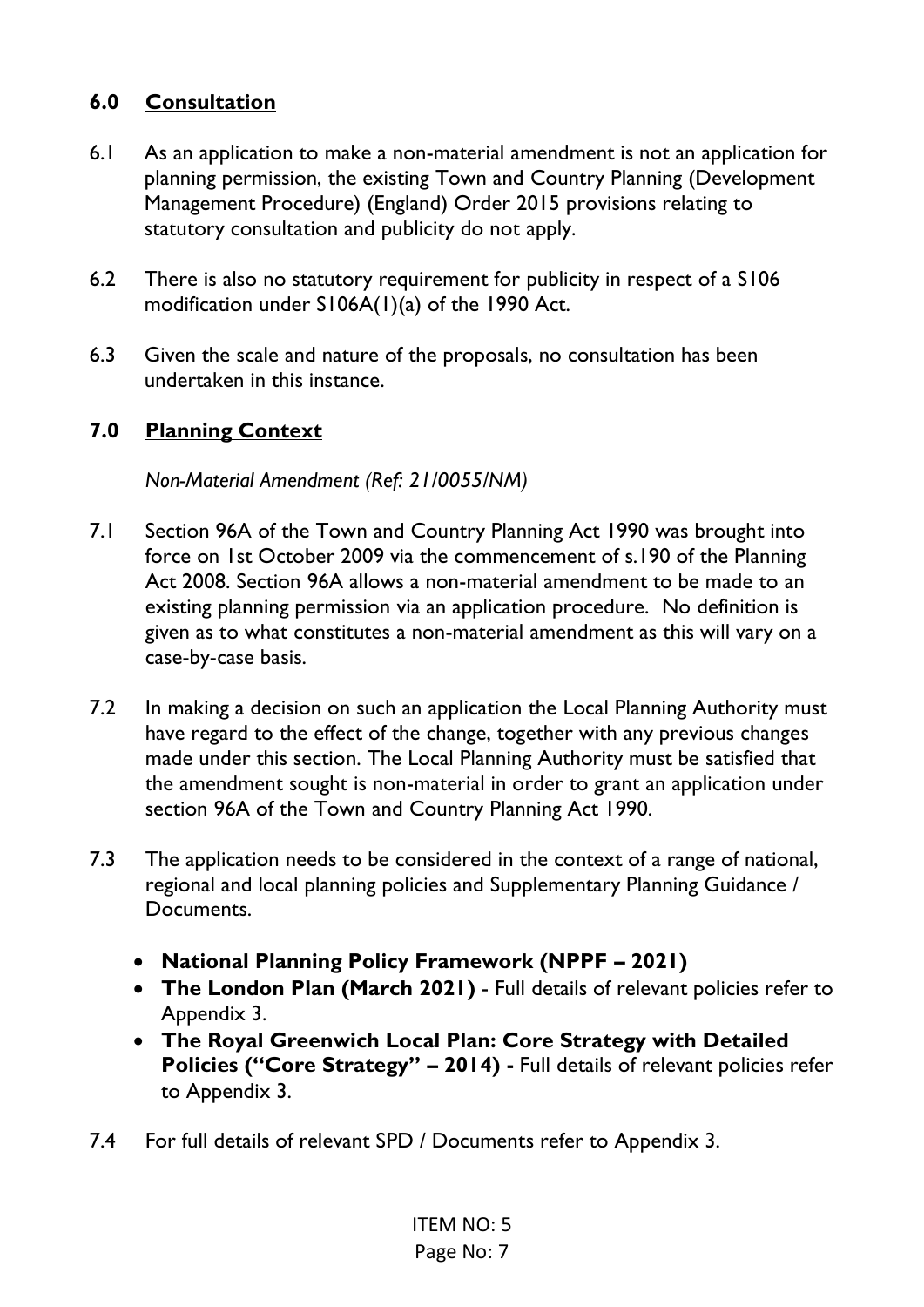### *S106 Modification (Ref: 21/0682/I106)*

- 7.5 The request to modify the Section 106 Agreement has been made under S106A(1)(a) of the Town and Country Planning Act 1990, which allows planning obligation deeds to be modified at any time by agreement with the Council.
- 7.6 The Council must consider whether the relevant clauses of the Section 106 Agreement continue to serve a useful planning purpose and whether they would continue to serve that purpose if modified in accordance with the request.
- 7.7 Although the Council has discretion in relation to whether to accede to the request, that discretion must not be exercised in an unreasonable manner and must have regard to all relevant matters.
- 7.8 The report details relevant national, regional and local policy matters, including those arising out of supplementary planning guidance, which are relevant to the request to modify the S106 obligation.

## **8.0 Assessment**

*Non-Material Amendment (Ref: 21/0055/NM)* 

- 8.1 The amended phasing plan submitted adds a 'Phase 0' to the development, which would allow a material operation to be carried out in the initial phase of work at no. 2 Greenwich High Road (the former school building) and therefore allow implementation of the extant permission. The material operation would comprise carrying out the previously approved demolition and rebuilding work to the former school building falling in the Phase 0 area. This is an amendment to the timings of the works, rather than a change to the approved development. This is considered non-material.
- 8.2 The addition of the basement of no. 2 Greenwich High Road to form part of the Class A1/A2/A3/A1/D1/D2 or ancillary C1 floorspace does not require any substantial physical alterations to the approved development, as the basement already exists. Rather, the existing basement was mistakenly shown as being demolished in the original application, with the current proposal seeking to rectify this. The amendment would see the approved commercial floorspace increase by some 138sqm, which is considered to be a minor addition in the context of the wider scheme. This, in combination with the lack of any associated external alterations is considered to be a non-material change.

ITEM NO: 5 Page No: 8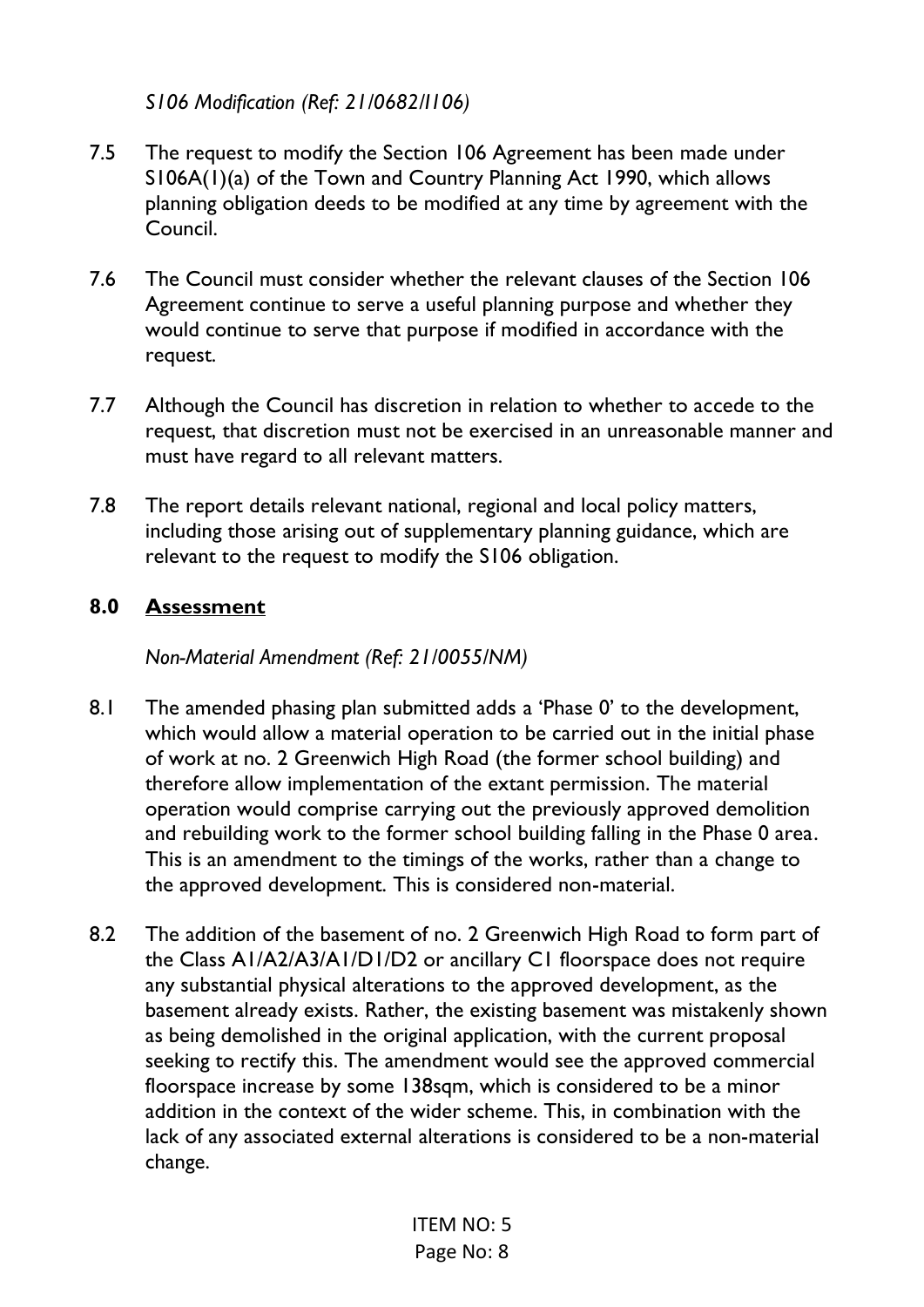- 8.3 Notwithstanding the above, it is noted that the submitted details show the amended proposal as having an overall floor area of 15,206sqm, which when compared to the 14,977sqm consented in the original scheme constitutes an increase of some 209sqm. This was queried with the applicant, who confirmed that the original area calculations did not appear to include the second-floor level of the former school building. No objections are raised by Officers to this correction. The proposed plans have been compared to the original and no other areas of the scheme have been enlarged.
- 8.4 The replacement of the roof at No.2 Greenwich High Road is to be on a like for like basis, with a matching structure to be installed in place of the existing roof. The details submitted as part of the Heritage and Townscape Visual Impact Assessment within the original application (Ref: 19/1367/F) confirmed that the existing roof did not have any notable heritage value or architectural significance and on this basis no objection is raised to its loss. Nevertheless, while the roof itself may not hold any notably heritage value, regard has still been given to the impact of the replacement on the character and setting of the adjacent listed buildings and wider Ashburnham Triangle Conservation Area. To this end, the Council's Conservation Officer was consulted and they confirmed that the replacement roof would not impact on the setting of either.
- 8.5 As the replacement would be identical to the approved scheme, it is considered that the proposal would constitute a non-material amendment. Final details of the proposed materials for the replacement roof will be secured through Condition 5.
- 8.6 The amendments to Conditions 1 to 4 are a result of the above three amendments. The application also proposes to amend Conditions 5, 7, 12, 13, 14, 17, 19, 28, 29, 31, 38, 39, 40, 43, 44 and 50 (16 conditions) as identified in the table in Appendix 4 of this report. The amendments to the latter 16 conditions primarily change triggers so as to be linked to the amended phasing plan, and where appropriate excludes Phase 0 (demolition and rebuilding works to the former corner school building) and Phase 1 (refurbishment works to the eastern school building) from the triggers. Additionally, further amendments to Condition 19 (Demolition/Construction Air Quality Impacts; Major Sites), removes repetition of details required within Condition 17 Demolition / Construction Management Plan.
- 8.7 Officers consider all proposed amendments to the triggers of the amended conditions are acceptable, as the proposed wording requires that details for each phase must be submitted before implementation. None of the proposed revised wording would materially change the conditions attached to the

ITEM NO: 5 Page No: 9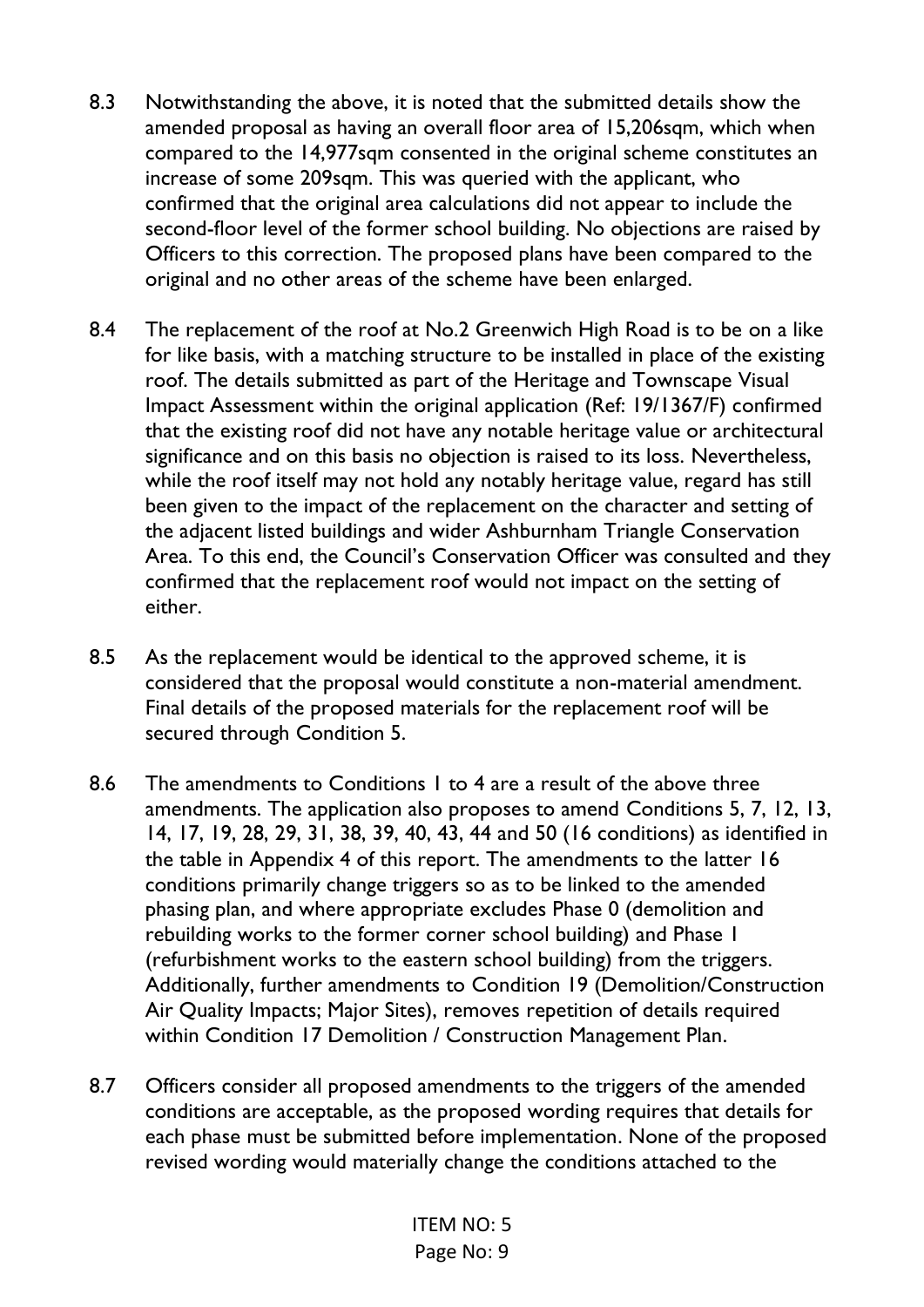permission. The modifications to the conditions proposed are considered to fall within the scope of a non-material amendment.

*S106 Modification (Ref: 21/0682/I106)* 

- 8.7 The original obligation secured funding for the Greenwich Local Labour and Business scheme, in line with Policy EA(C) of the Core Strategy and the Council's Planning Obligations SPD.
- 8.8 Contributions to employment training services incorporate the full range of facilities and schemes that support residents in gaining skills and finding employment. Employment and training services cover a range of initiatives including employment support, targeted training schemes which equip Royal Greenwich residents with a range of skills needed to compete for jobs required for all phases of the development and operational use. GLLaB works with a range of community stakeholders to promote opportunities widely and provides a job brokerage and matching service.
- 8.9 There have been no changes in national, regional or local policy since the granting of the original permission which would render the GLLaB scheme or its objectives as out of date/superseded. As such, it is considered that the obligation still serves a useful planning purpose and should be maintained in order to ensure the development delivers sufficient planning benefits necessary to support and serve it, in line with Core Strategy Policy IM1.
- 8.10 It is noted that the Council's Planning Obligations SPD states that in the case of agreements where only financial contributions are to be made, the first date for payment generally will be on the implementation of the development following the prior discharge of all reserved matters and/or planning conditions. It goes on to state that later payments will be based on an appropriate phasing of obligation payments to be agreed.
- 8.11 In this instance, the initial GLLaB payment would be made prior to the commencement of Phase 1, with remaining payments to be made as each relevant phase of the development comes forward.
- 8.12 No objections are therefore raised to the proposed amendment to the S106 agreement.